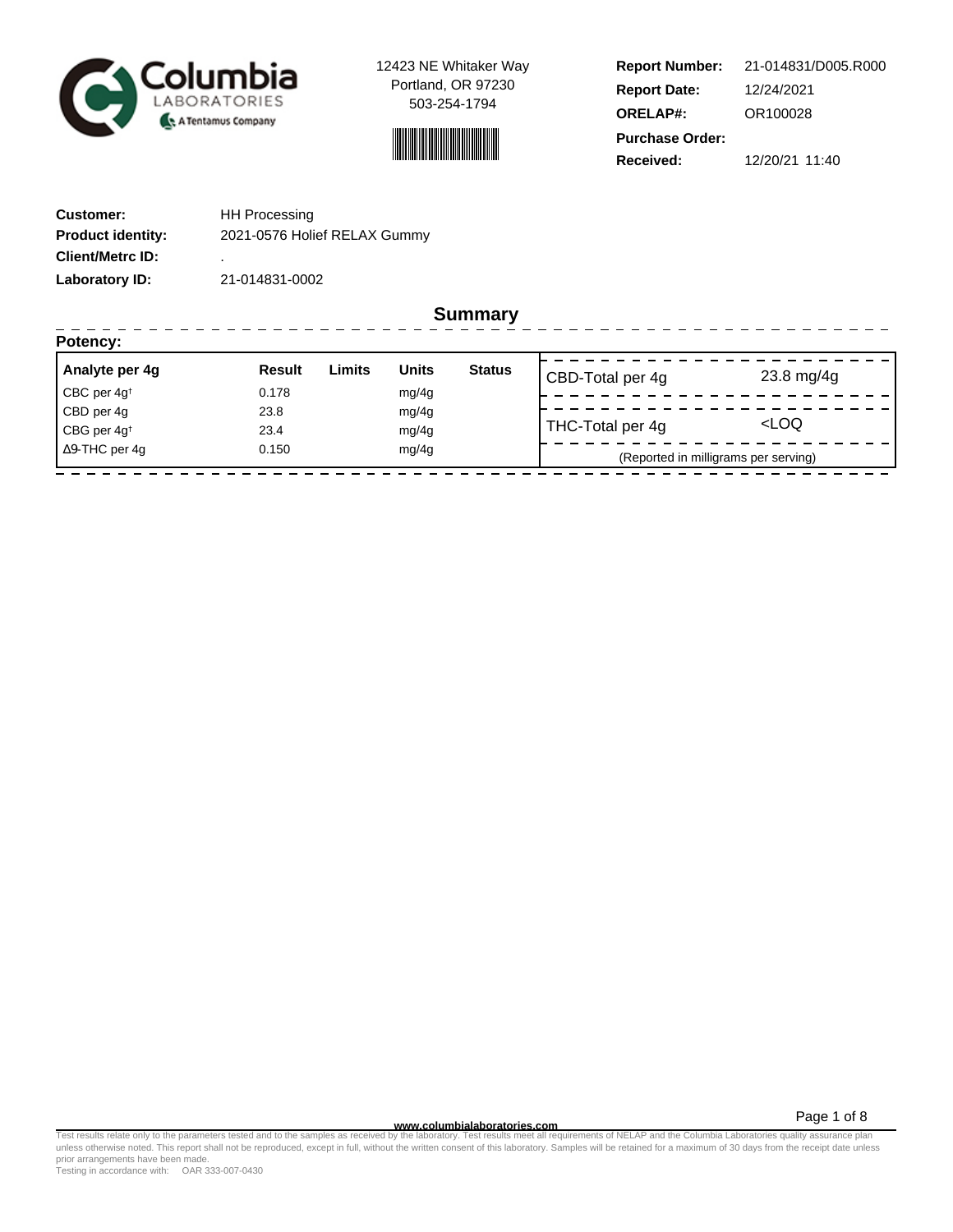

12423 NE Whitaker Way Portland, OR 97230 503-254-1794



| <b>Report Number:</b>  | 21-014831/D005.R000 |  |
|------------------------|---------------------|--|
| <b>Report Date:</b>    | 12/24/2021          |  |
| <b>ORELAP#:</b>        | OR100028            |  |
| <b>Purchase Order:</b> |                     |  |
| Received:              | 12/20/21 11:40      |  |

**Customer:** HH Processing

| <b>Product identity:</b>    | 2021-0576 Holief RELAX Gummy |
|-----------------------------|------------------------------|
| <b>Client/Metrc ID:</b>     | ٠                            |
| <b>Sample Date:</b>         |                              |
| Laboratory ID:              | 21-014831-0002               |
| <b>Evidence of Cooling:</b> | No                           |
| Temp:                       | 18.6 °C                      |
| <b>Relinquished by:</b>     | <b>USPS</b>                  |
| Serving Size #1:            | 4 g                          |

## **Sample Results**

| Potency per 4g                      |               | Method J AOAC 2015 V98-6 (mod) Units mg/se Batch: 2111430 |            | Analyze: 12/23/21 2:27:00 PM |
|-------------------------------------|---------------|-----------------------------------------------------------|------------|------------------------------|
| Analyte                             | <b>Result</b> | Limits<br><b>Units</b>                                    | <b>LOQ</b> | <b>Notes</b>                 |
| CBC per 4g <sup>+</sup>             | 0.178         | mg/4g                                                     | 0.129      |                              |
| CBC-A per 4g <sup>t</sup>           | $<$ LOQ       | mg/4g                                                     | 0.129      |                              |
| CBC-Total per 4g <sup>+</sup>       | $<$ LOQ       | mg/4g                                                     | 0.243      |                              |
| CBD per 4g                          | 23.8          | mg/4g                                                     | 0.129      |                              |
| CBD-A per 4g                        | $<$ LOQ       | mg/4g                                                     | 0.129      |                              |
| CBD-Total per 4g                    | 23.8          | mg/4g                                                     | 0.243      |                              |
| CBDV per 4g <sup>+</sup>            | $<$ LOQ       | mg/4g                                                     | 0.129      |                              |
| CBDV-A per 4g <sup>t</sup>          | $<$ LOQ       | mg/4g                                                     | 0.129      |                              |
| CBDV-Total per 4g <sup>+</sup>      | $<$ LOQ       | mg/4g                                                     | 0.241      |                              |
| CBE per 4g <sup>t</sup>             | $<$ LOQ       | mg/4g                                                     | 0.129      |                              |
| CBG per 4g <sup>+</sup>             | 23.4          | mg/4g                                                     | 0.129      |                              |
| CBG-A per 4g <sup>+</sup>           | $<$ LOQ       | mg/4g                                                     | 0.129      |                              |
| CBG-Total per 4g <sup>+</sup>       | 23.4          | mg/4g                                                     | 0.241      |                              |
| CBL per 4g <sup>t</sup>             | $<$ LOQ       | mg/4g                                                     | 0.129      |                              |
| CBL-A per 4g <sup>t</sup>           | $<$ LOQ       | mg/4g                                                     | 0.129      |                              |
| CBL-Total per 4g <sup>+</sup>       | $<$ LOQ       | mg/4g                                                     | 0.243      |                              |
| CBN per 4g                          | $<$ LOQ       | mg/4g                                                     | 0.129      |                              |
| CBT per 4g <sup>t</sup>             | $<$ LOQ       | mg/4g                                                     | 0.129      |                              |
| $\Delta$ 8-THCV per 4g <sup>+</sup> | $<$ LOQ       | mg/4g                                                     | 0.129      |                              |
| $\Delta$ 8-THC per 4g <sup>+</sup>  | $<$ LOQ       | mg/4g                                                     | 0.129      |                              |
| ∆9-THC per 4g                       | 0.150         | mg/4g                                                     | 0.129      |                              |
| exo-THC per 4g <sup>t</sup>         | $<$ LOQ       | mg/4g                                                     | 0.129      |                              |
| THC-A per 4g                        | $<$ LOQ       | mg/4g                                                     | 0.129      |                              |
| THC-Total per 4g                    | $<$ LOQ       | mg/4g                                                     | 0.243      |                              |
| THCV per 4g <sup>+</sup>            | $<$ LOQ       | mg/4g                                                     | 0.129      |                              |
| THCV-A per 4g <sup>+</sup>          | $<$ LOQ       | mg/4g                                                     | 0.129      |                              |
| THCV-Total per 4g <sup>+</sup>      | $<$ LOQ       | mg/4g                                                     | 0.243      |                              |
| Total Cannabinoids per 4g           | 47.6          | mg/4g                                                     |            |                              |

**WWW.columbialaboratories.com**<br>unless otherwise noted. This report shall not be reproduced, except in full, without the written consent of this laboratory. Samples will be retained for a maximum of 30 days from the receipt